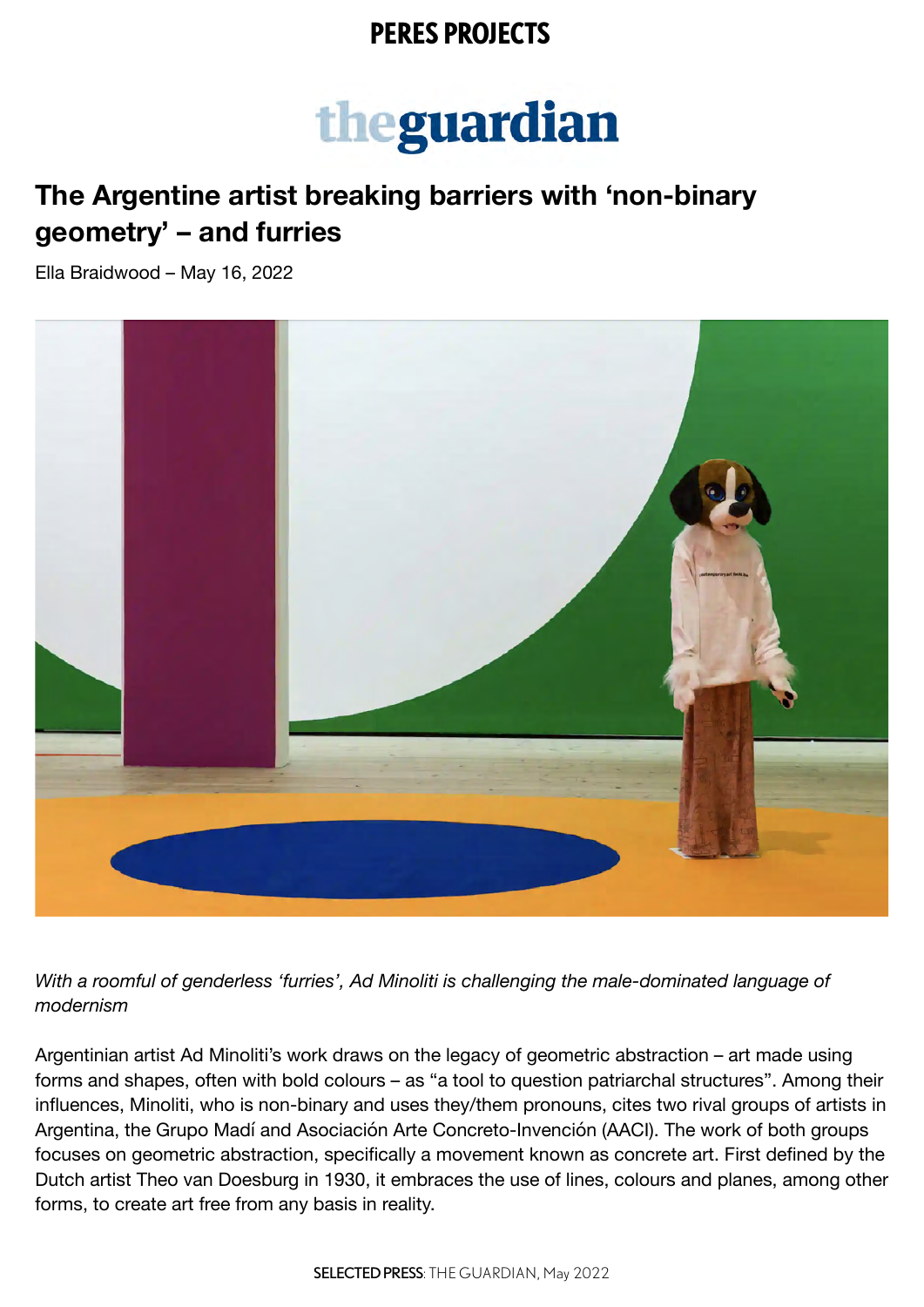# **PERES PROJECTS**

Both Grupo Madí and AACI were born out of a revolutionary period for Argentinian art during the latter half of the 1940s, amid a backdrop of political instability under the military dictatorship of General Juan Perón. Through their work, they made political statements, evoking themes of social justice and liberation.

Despite being inspired by how these two groups used "art as a way to make a better life", Minoliti was frustrated by the male dominance of art in general. So, they turned to queer and feminist theory to influence their work. "I apply the theory to geometric abstraction so as to rethink, or try to break the binary, of human classification," says Minoliti, who represented Argentina at the 2019 Venice Biennale. "Of course, abstraction and geometry shouldn't have a gender, but I think art history is very maledominated. And you can tell, it's very strong … Modernity is rooted in a patriarchal repression of the feminine." In contrast, Minoliti uses what they call "non-binary geometry", which includes "all these values that modernism dismissed: the humour, the tenderness, but without being cynical".

Minoliti's first solo show in the UK, Biosfera Peluche/Biosphere Plush, debuted at the Baltic Centre for Contemporary Art in Gateshead and now moves to Tate St Ives, Cornwall. In keeping with the peluche of the title (which means "teddy bear" in Spanish), Minoliti's approach is playful. Bright murals adorn the walls, and standing around the room are human-like figures of no apparent gender that Minoliti calls "furries", their heads inspired by animal toys.

The exhibition is a critical exploration of the Biosphere 2 experiment of the early 90s, in which a group of eight men and women lived in isolation in the world's largest closed ecological system: a three-acre complex of sealed geodesic domes and pyramids in the Arizona desert. With its forests, deserts and farm, the facility was originally designed to show how humans could survive in an artificial environment in outer space. But it didn't work: as oxygen levels dropped, participants were left struggling to breathe; animals died; crops failed.

For Minoliti, the story of Biosphere 2 highlights the capitalist and colonialist connotations of space exploration – all eight participants were white. Biosfera Peluche/Biosphere Plush, then, is Minoliti's own biosphere, which, they say, "transforms this experiment into the opposite": a universe that is "democratic, open and a safe space". It also features the artist's Feminist School of Painting, first exhibited at the Kadist gallery, San Francisco, in 2018, an active classroom that will be used to host painting workshops and discussions.

The exhibition, Minoliti says, was conceived during the pandemic, in response to the rise of ecofascism – a combination of authoritarian and environmentalist politics, often relating to immigration – both on social media and in the physical world. "Eco-fascism is also driven by white supremacy," they explain. "So I wanted to make a statement against this idea of an apocalyptic future. Why can't we think about other types of ending?"

Ad Minoliti: Biosfera Peluche/Biosphere Plush is at Tate St Ives from 28 May to 30 October.